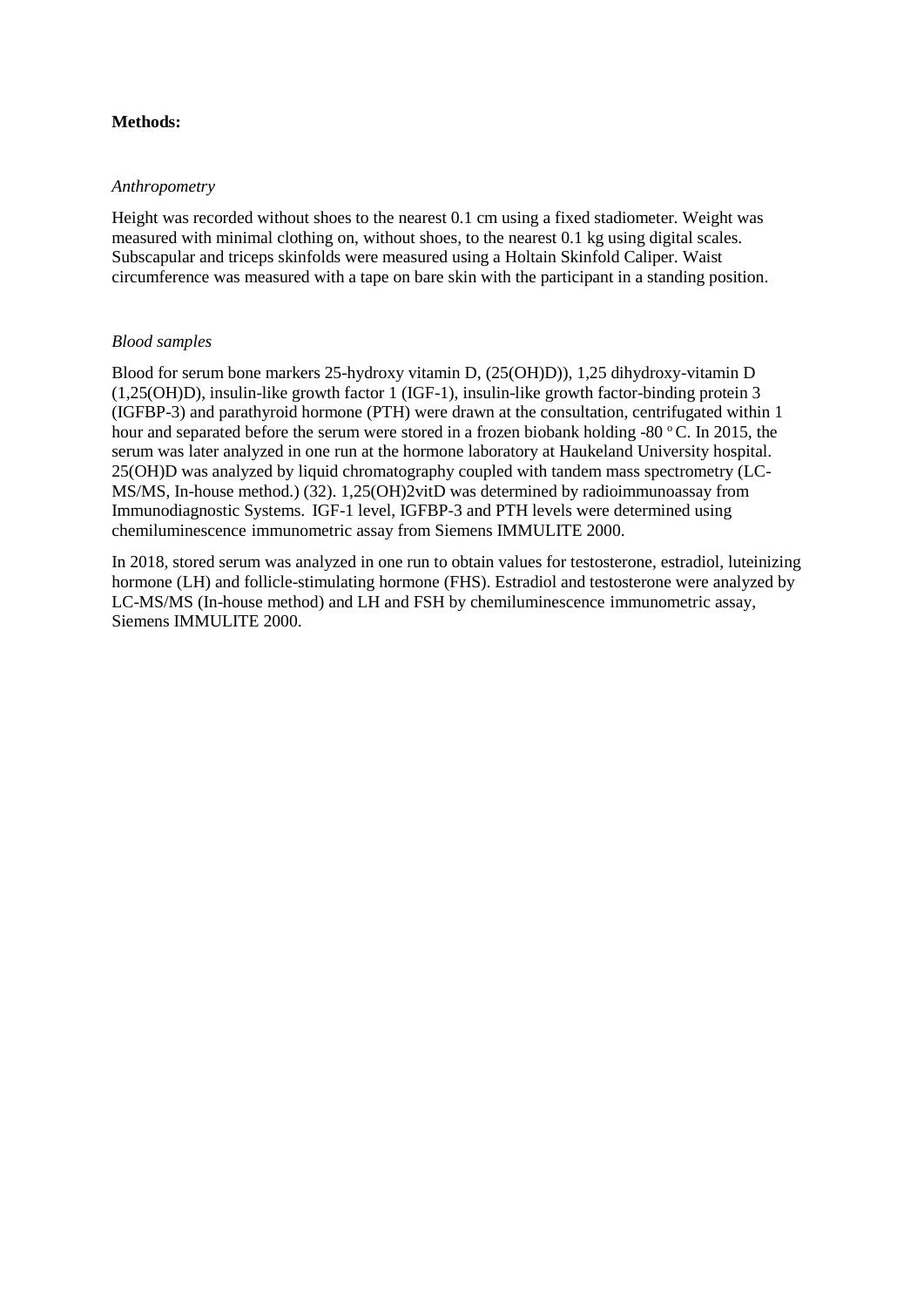**Supplementary table 1** Anthropometry and body composition parameters results according to weight percentile at birth for the 54 extremely preterm or extremely low birthweight children born in the Western Norway Health Region in 1999 – 2000 that were examined in 2010-11

| Variables, (units), statistic            | <b>SGA</b>    | m                | Not SGA       | $\boldsymbol{m}$         | $p^{(\overline{a})}$ |
|------------------------------------------|---------------|------------------|---------------|--------------------------|----------------------|
| Total subjects, $n$                      | 20            |                  | 34            |                          |                      |
| Male gender, $n$                         | 13            | $\boldsymbol{0}$ | 15            | $\overline{0}$           | .14                  |
| Gestational age (weeks), median, (range) | 28 (24-27)    | $\boldsymbol{0}$ | 26 (24-31)    | $\boldsymbol{0}$         | < 0.001              |
| Birthweight (g), mean (SD)               | 724 (143)     | $\boldsymbol{0}$ | 910 (155)     | $\boldsymbol{0}$         | < .001               |
|                                          |               |                  |               |                          |                      |
| Anthropometry                            |               |                  |               |                          |                      |
| Height (cm), mean (SD)                   | 142.6(6.0)    | $\boldsymbol{0}$ | 149.2(8.0)    | $\boldsymbol{0}$         | .002                 |
| Height, z-score, mean (SD)               | $-0.96(0.98)$ | $\boldsymbol{0}$ | $-0.09(0.97)$ | $\boldsymbol{0}$         | .002                 |
| Weight (kg), mean (SD)                   | 36.2(8.9)     | $\boldsymbol{0}$ | 39.8(7.8)     | $\boldsymbol{0}$         | .12                  |
| Weight, z-score, mean (SD)               | $-0.66(1.18)$ | $\boldsymbol{0}$ | $-0.15(0.99)$ | $\boldsymbol{0}$         | .17                  |
| BMI (kg/m <sup>2</sup> ), mean (SD)      | 17.6(3.1)     | $\boldsymbol{0}$ | 17.7(2.3)     | $\boldsymbol{0}$         | .90                  |
| BMI, z-score, mean (SD)                  | $-0.24(1.15)$ | $\boldsymbol{0}$ | $-0.16(1.01)$ | $\boldsymbol{0}$         | .78                  |
| Waist circumference (mm), mean (SD)      | 65.1(8.9)     | $\boldsymbol{0}$ | 65.5(7.7)     | 3                        | .87                  |
| Subscapular fold (mm), mean (SD)         | 9.1(4.4)      | $\boldsymbol{0}$ | 8.4(3.7)      | $\overline{\mathcal{A}}$ | .59                  |
| Triceps skinfold (mm), mean (SD)         | 11.1(4.1)     | $\mathbf{1}$     | 11.4(4.2)     | $\overline{4}$           | .79                  |
| STR, mean (SD)                           | 0.82(0.30)    | $\mathbf{1}$     | 0.76(0.19)    | $\overline{4}$           | .33                  |
| WHtR, mean (SD)                          | 0.46(0.05)    | $\boldsymbol{0}$ | 0.44(0.04)    | 3                        | .16                  |
|                                          |               |                  |               |                          |                      |
| <b>DXA</b>                               |               |                  |               |                          |                      |
| Fat mass (kg), mean (SD)                 | 8.6(5.4)      | 3                | 9.6(4.7)      | 4                        | .49                  |
| Total body fat (%), mean (SD)            | 25.7(8.0)     | $\mathfrak{Z}$   | 26.1(9.6)     | $\overline{4}$           | .88                  |
| FMI (kg/m <sup>2</sup> ), mean (SD)      | 4.1(2.3)      | 3                | 4.3(2.0)      | $\overline{4}$           | .82                  |
| Fat mass ratio, mean (SD)                | 1.12(0.25)    | $\overline{4}$   | 1.11(0.17)    | 5                        | .93                  |
|                                          |               |                  |               |                          |                      |
| Lean body mass (kg), mean (SD)           | 22.9(3.7)     | $\mathfrak{Z}$   | 25.6(4.6)     | 4                        | .045                 |
| LBMI (kg/m <sup>2</sup> ), mean (SD)     | 11.2(1.1)     | 3                | 11.4(1.1)     | $\overline{4}$           | .51                  |
| ALM $(kg)$ , mean $(SD)$                 | 11.0(1.6)     | 5                | 12.6(2.5)     | $\overline{7}$           | .03                  |
| ALMI (kg/m <sup>2</sup> ), mean (SD)     | 5.3(0.4)      | 5                | 5.6(0.6)      | $\overline{7}$           | .19                  |
|                                          |               |                  |               |                          |                      |
| BMC $(g)$ , mean $(SD)$                  | 966 (230)     | 3                | 1168 (248)    | $\overline{\mathcal{L}}$ | .009                 |
| BMD $(g/cm2)$ , mean (SD)                | 0.779(0.063)  | 3                | 0.826(0.065)  | 4                        | .02                  |
| BMD, z-score                             | $-0.29(0.69)$ | 3                | 0.06(0.60)    | $\overline{4}$           | .07                  |
| BMDth left $(g/cm2)$ , mean (SD)         | 0.800(0.075)  | $\mathfrak{Z}$   | 0.859(0.086)  | $\overline{\mathcal{L}}$ | .02                  |
| BMDth left, z-score, mean (SD)           | $-0.29(0.67)$ | 3                | 0.06(0.75)    | 4                        | .12                  |
| BMDth right ( $g/cm2$ ), mean (SD)       | 0.798(0.067)  | 3                | 0.853(0.083)  | $\overline{\mathcal{L}}$ | .02                  |
| BMDth right, z-score, mean (SD)          | $-0.32(0.59)$ | 3                | 0.01(0.74)    | $\overline{4}$           | .12                  |
| BMD spine $(g/cm2)$ , mean (SD)          | 0.762(0.075)  | 3                | 0.856(0.010)  | $\overline{4}$           | .002                 |
| BMD spine, z-score, mean (SD)            | $-0.38(0.60)$ | 3                | 0.12(0.69)    | $\overline{4}$           | .02                  |

*Abbreviations:* ALM: appendicular lean mass; ALMI: appendicular lean mass index; BMC: bone mineral content; BMD: bone mineral density; BMDth: total hip BMD; DXA: Dual-energy X-ray absorptiometry; FMI: fat mass index; Fat mass ratio: (arms + legs fat mass)/truncal fat mass; LBMI: lean body mass index; m: missing; SGA: small for gestational age; SD: standard deviation; STR: subscapular- triceps skinfold ratio; WHtR: waist to height ratio.

a) Independent sample t-test or Mann-Whitney U test as appropriate.